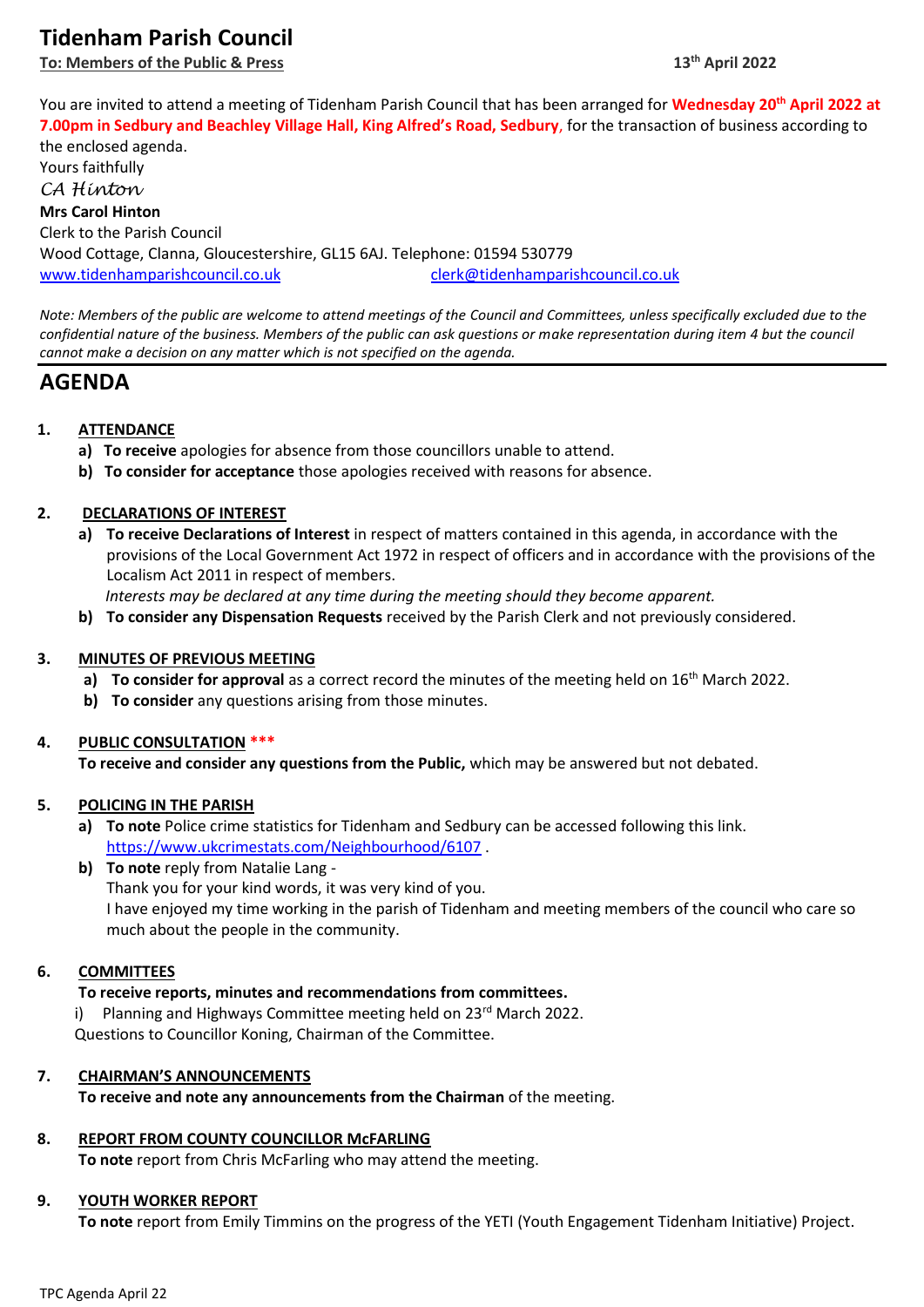#### **10. PARISH CLERK'S REPORT**

**To receive and consider the Parish Clerk's Report**. All items requiring the council to make a decision are specified separately on this agenda.

#### **11. MEMBERSHIP RENEWAL – GAPTC AND SLCC**

- **a) To consider** renewal of membership of GAPTC 2022/2023 of £1378.80 numbers of electors 4432 (this includes the NALC element of 7.49 pence per electorate and a discount of £116.56 for having a CiLCA qualified Clerk).
- **b) To consider** renewal of membership of SLCC 2022/2023 of £234.

#### **12. SEDBURY AND BEACHLEY VILLAGE HALL**

**To note** the electrical inspection has been carried out. The contractor identified some minor work required to complete the Certificate and was able to carry this out whilst on site for an extra cost of £50 plus VAT (total £60) more than the original inspection quotation of £400 plus VAT (total £480). The total cost of the certificate and extra work is therefore £450 plus VAT (total £540).

#### **13. FINANCE**

- **a) To approve payments** according to the Financial Statement for March 2022.
- **b) To receive and approve the Financial Statement** for March 2022.
- **c) To note** Monmouthshire Building Society Account Interest for 21/22 of £381.32 has been received.
- **d) To note** Bank Reconciliation at end of 2021/2022.
- **e) To note** Notes to Accounts for end of 2021/2022.

#### **14. LOCAL GOVERNMENT PENSION SCHEME - LGPS**

**To note** the Employer's Contribution Rate for the LGPS has reduced from 1st April 2022 to 21.1% of salary from 22.4%.

#### **15. ASSET REGISTER**

- **a) To consider** adoption of Asset Register as shown in the 2021/2022 Annual Accounts.
- **b) To note** all assets have been visually checked during the year by the Clerk's Assistant, contractors or through playground checks.

#### **16. JUBILEE STONE**

**To note** the final expenditure for signs at the Jubilee Stone will be less than the amount of £768 inc. VAT agreed December 2021, due to Forestry England now not approving directional signs. The cost of the information plaque will now be £234 (£195 exc. VAT) plus an amount of approx. £20 for installation including pole by Forestry England contractor.

#### **17. BEING A BETTER COUNCILLOR COURSE**

**To note** Councillor Jane Edwards has been booked to attend the above GAPTC course on 25th May 2022 – at a cost of £70 (membership price).

#### **18. COMMUNITY HUB EVENTS**

**To consider** date and contribution from Parish Council to next Community Hub event.

#### **19. LOCAL LEADERS FOR CLIMATE ACTION**

To note feedback from the Local Leaders for Climate Action event in Lydney, Saturday 5<sup>th</sup> March 2022 from Councillor Hartford Beynon.

#### **20. COMMUNITY GARDEN**

**To receive** feedback from Councillor Edwards on progress to date.

#### *21.* **HM QUEEN PLATINUM JUBILEE MEDALS**

**To consider** distribution of medals to schools now that they have been received.

#### **22. ANNUAL PARISH MEETING**

To consider format of meeting 4<sup>th</sup> May.

#### **23. TOWN AND PARISH COUNCILS MEETING – 25TH APRIL 6PM FoDDC OFFICES**

**To note** Councillors are invited to a meeting of Town and Parish Councils to be held in the Council Chamber, Council Offices, Coleford on Monday, 25 April 2022 at 6pm. The Chairman will be attending and has asked for an agenda

TPC Agenda April 22